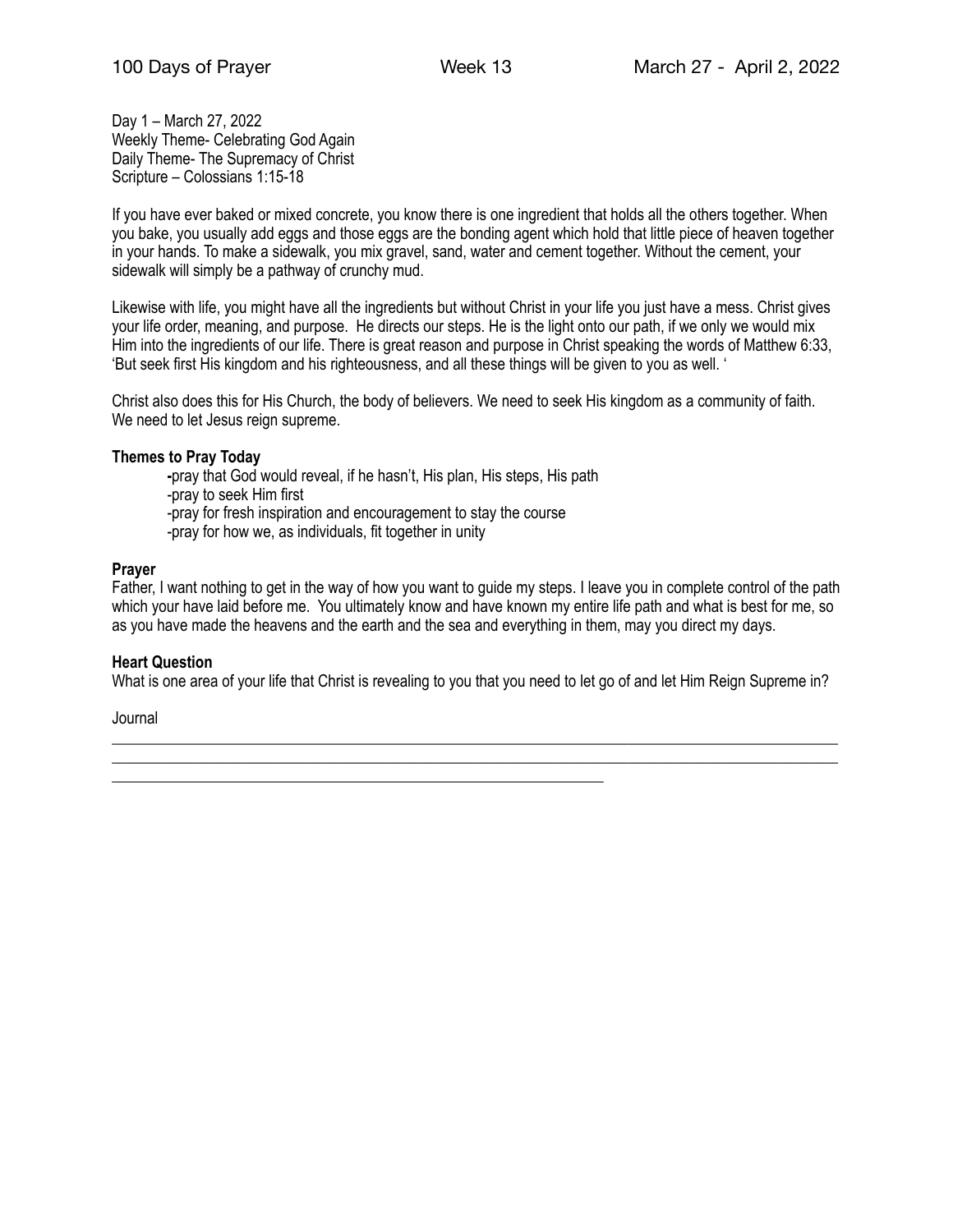Day 2 – March 28, 2022 Weekly Theme- Celebrating God Again Daily Theme- The Faithfulness of God Scripture –2 Thessalonians 3:3

Have you ever promised to do something? Or had someone promise to do something for you? Many a country have been pulled into a war because they promised to be an ally to someone else; when that promised nation is invaded, that ally comes to the aid and is ready to do battle. Promises occur on the world stage and in our personal lives as well, each of us have been on the diving and receiving end of them.

If you trust that person and they have proven their word to be true, there is probably some relief from anxiety just knowing that the promise will be fulfilled. How much greater are the promises from our Father in Heaven? He will strengthen, protect, and guard us against evil. He will never forget His promises! The Apostle Paul tells us today in 2 Thessalonians 3:3 that the Lord is faithful and will protect us from the evil one. When we are invaded by Satan, Jesus is faithful to go to battle with us. Celebrate that today.

## **Themes to Pray Today**

 **-**confidence in His promises that we find in His word -strength to face whatever is challenging us today -for protection on us physically, emotionally, and spiritually -thankfulness because He in on Guard for us against the evil one

\_\_\_\_\_\_\_\_\_\_\_\_\_\_\_\_\_\_\_\_\_\_\_\_\_\_\_\_\_\_\_\_\_\_\_\_\_\_\_\_\_\_\_\_\_\_\_\_\_\_\_\_\_\_\_\_\_\_\_\_\_\_\_

## **Prayer**

Father, you have stirred our church on this 100 day journey to dive into your word and listen for your voice. We stand in unity as we pray for strength and protection against any opposition from the evil one. We stand with Pastor Jeff and the members of the church as you are revealing to him/us,the future of Hope Church.

\_\_\_\_\_\_\_\_\_\_\_\_\_\_\_\_\_\_\_\_\_\_\_\_\_\_\_\_\_\_\_\_\_\_\_\_\_\_\_\_\_\_\_\_\_\_\_\_\_\_\_\_\_\_\_\_\_\_\_\_\_\_\_\_\_\_\_\_\_\_\_\_\_\_\_\_\_\_\_\_\_\_\_\_\_\_\_\_\_\_\_\_\_ \_\_\_\_\_\_\_\_\_\_\_\_\_\_\_\_\_\_\_\_\_\_\_\_\_\_\_\_\_\_\_\_\_\_\_\_\_\_\_\_\_\_\_\_\_\_\_\_\_\_\_\_\_\_\_\_\_\_\_\_\_\_\_\_\_\_\_\_\_\_\_\_\_\_\_\_\_\_\_\_\_\_\_\_\_\_\_\_\_\_\_\_\_

#### **Heart Question**

Are you always faithful in your promises to others and to God?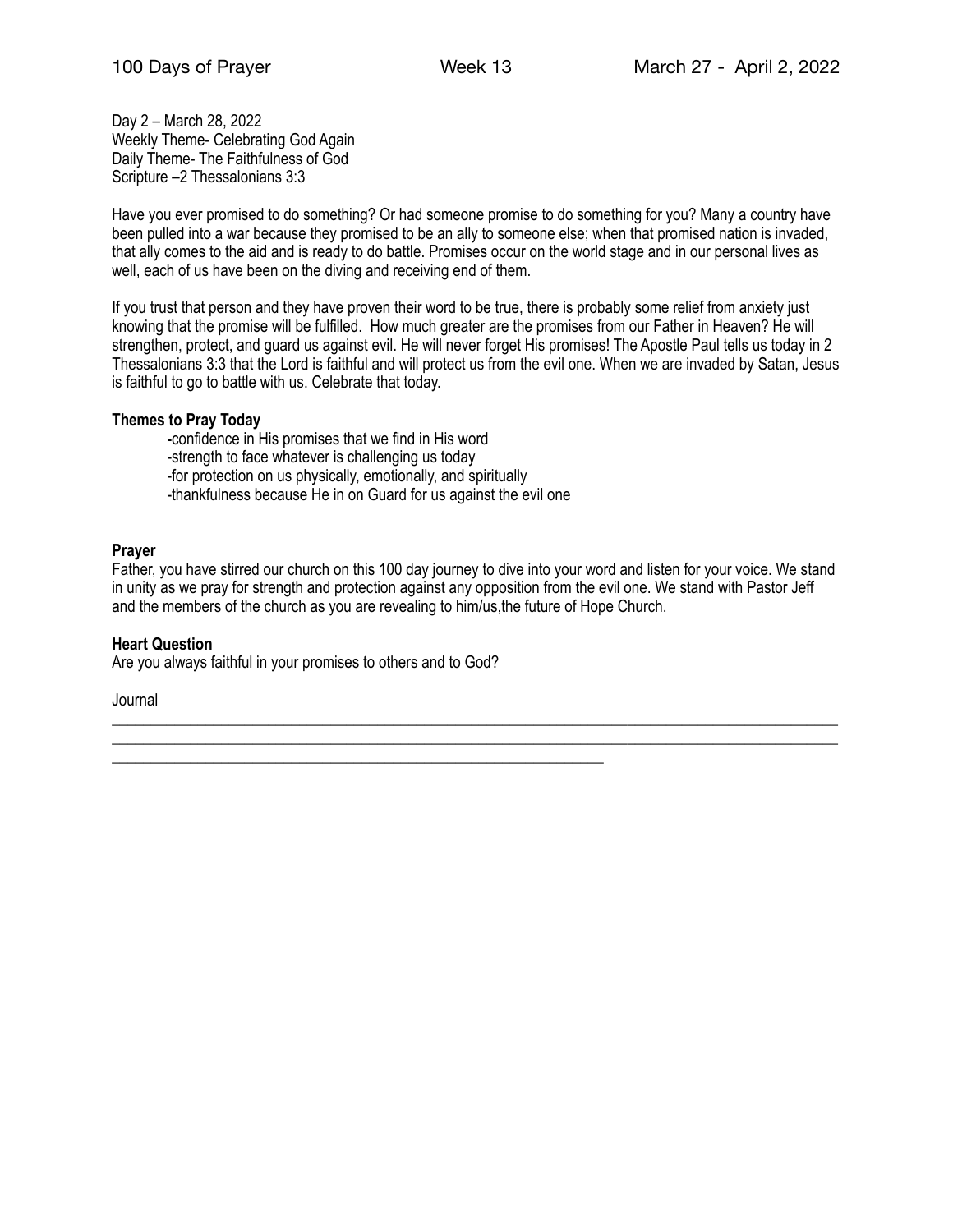Day 3 – March 29, 2022 Weekly Theme- Celebrating God Again Daily Theme- Thankfulness of Testimonies Scripture –1 Peter 3:15

For centuries, knowledge was handed down through story-telling. Jesus used parables and God constantly reminded the children of Israel to "remember". He usually started with "remember" when He had something to tell them. He also instructed them to pile stones in remembrance so those who came along after them would understand what happened there.

We all have a different story but we are all instructed by Peter to have that story on the ready. The world watches Christ-followers and if they recognize a hope and peace in our lives, we may be asked about it and need to be prepared to tell our story. Our testimony is the story of God's interaction in our lives. When we share it, we are sharing the example of God and all that He is and has done in our lives. Our church has it's own testimony that is shared by all of us within Hope Fellowship. Let's celebrate what God does in our personal lives and in the lives of our sisters and brothers in Christ.

## **Themes to Pray Today**

 **-**for opportunities to share our testimony, this comes with a request for boldness, honesty, and vulnerability

 -that we would be a witness to God's love, guidance, protection, wisdom, steadfastness, provision and so much more

\_\_\_\_\_\_\_\_\_\_\_\_\_\_\_\_\_\_\_\_\_\_\_\_\_\_\_\_\_\_\_\_\_\_\_\_\_\_\_\_\_\_\_\_\_\_\_\_\_\_\_\_\_\_\_\_\_\_\_\_\_\_\_

## **Prayer**

Father, you are the great author of our story. You have penned each chapter knowing the very end. In your great love for us you have placed us on this earth with the purpose to bare witness to your truth. May we never forget how we came to be 'children of God'.

\_\_\_\_\_\_\_\_\_\_\_\_\_\_\_\_\_\_\_\_\_\_\_\_\_\_\_\_\_\_\_\_\_\_\_\_\_\_\_\_\_\_\_\_\_\_\_\_\_\_\_\_\_\_\_\_\_\_\_\_\_\_\_\_\_\_\_\_\_\_\_\_\_\_\_\_\_\_\_\_\_\_\_\_\_\_\_\_\_\_\_\_\_ \_\_\_\_\_\_\_\_\_\_\_\_\_\_\_\_\_\_\_\_\_\_\_\_\_\_\_\_\_\_\_\_\_\_\_\_\_\_\_\_\_\_\_\_\_\_\_\_\_\_\_\_\_\_\_\_\_\_\_\_\_\_\_\_\_\_\_\_\_\_\_\_\_\_\_\_\_\_\_\_\_\_\_\_\_\_\_\_\_\_\_\_\_

## **Heart Question**

What is your faith story?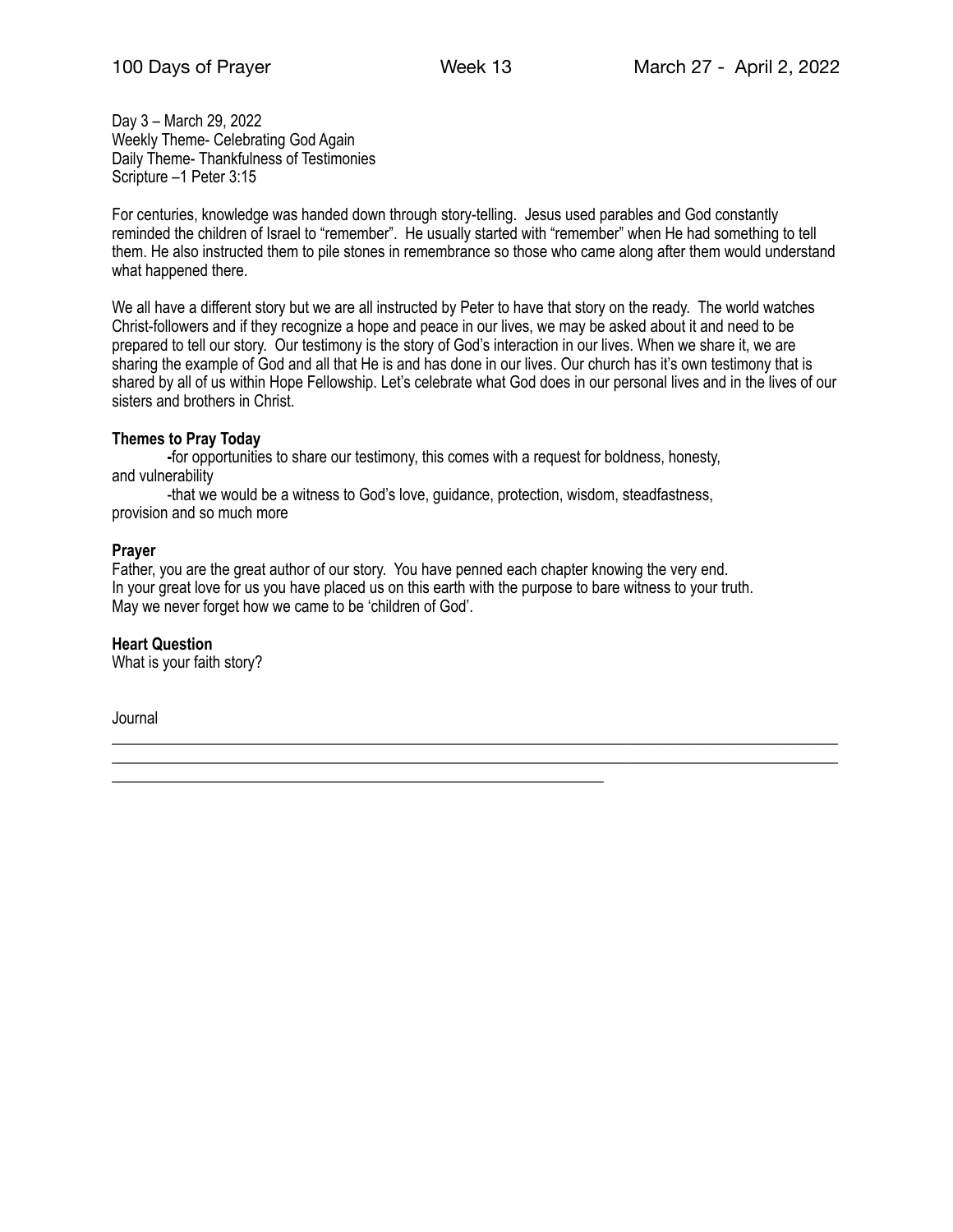Day 4 – March 30, 2022 Weekly Theme- Celebrating God Again Daily Theme- Celebrating God's Goodness Scripture –Psalm 30

When do you value an act of goodness from others the most? When you are down? When you are celebrating? Psalm 30:5 says weeping may endure for a night, but joy comes in the morning. God never leaves us or forsakes us. He is with us when we are weeping and when we are full of joy. His goodness, if we are honest, is enough to bring joy in the darkest of times. The actual meaning of joy is a feeling of good pleasure and happiness that is dependant of who Jesus is rather than on who we are or what is happening around us. It is a state of being.

## **Themes to Pray Today**

 **-**that you can come alongside someone to show by example God's goodness -for the joy that is promised to us in verses of Psalm 30 -pray that you are reminded of the goodness He has given to you at all points in your walk with Him

# **Prayer**

Father, although we have moments of discouragement and despair, we know without a doubt you have promised good things to us. You know us deeply and care for us deeply. Your steadfast love will hold us into eternity. Your church is a place where we gather to share your goodness in our lives and may we remember to share beyond the walls.

# **Heart Question**

Name some times you didn't think there "was a way out". You are here today because of God's continuous goodness.

\_\_\_\_\_\_\_\_\_\_\_\_\_\_\_\_\_\_\_\_\_\_\_\_\_\_\_\_\_\_\_\_\_\_\_\_\_\_\_\_\_\_\_\_\_\_\_\_\_\_\_\_\_\_\_\_\_\_\_\_\_\_\_\_\_\_\_\_\_\_\_\_\_\_\_\_\_\_\_\_\_\_\_\_\_\_\_\_\_\_\_\_\_

\_\_\_\_\_\_\_\_\_\_\_\_\_\_\_\_\_\_\_\_\_\_\_\_\_\_\_\_\_\_\_\_\_\_\_\_\_\_\_\_\_\_\_\_\_\_\_\_\_\_\_\_\_\_\_\_\_\_\_\_\_\_\_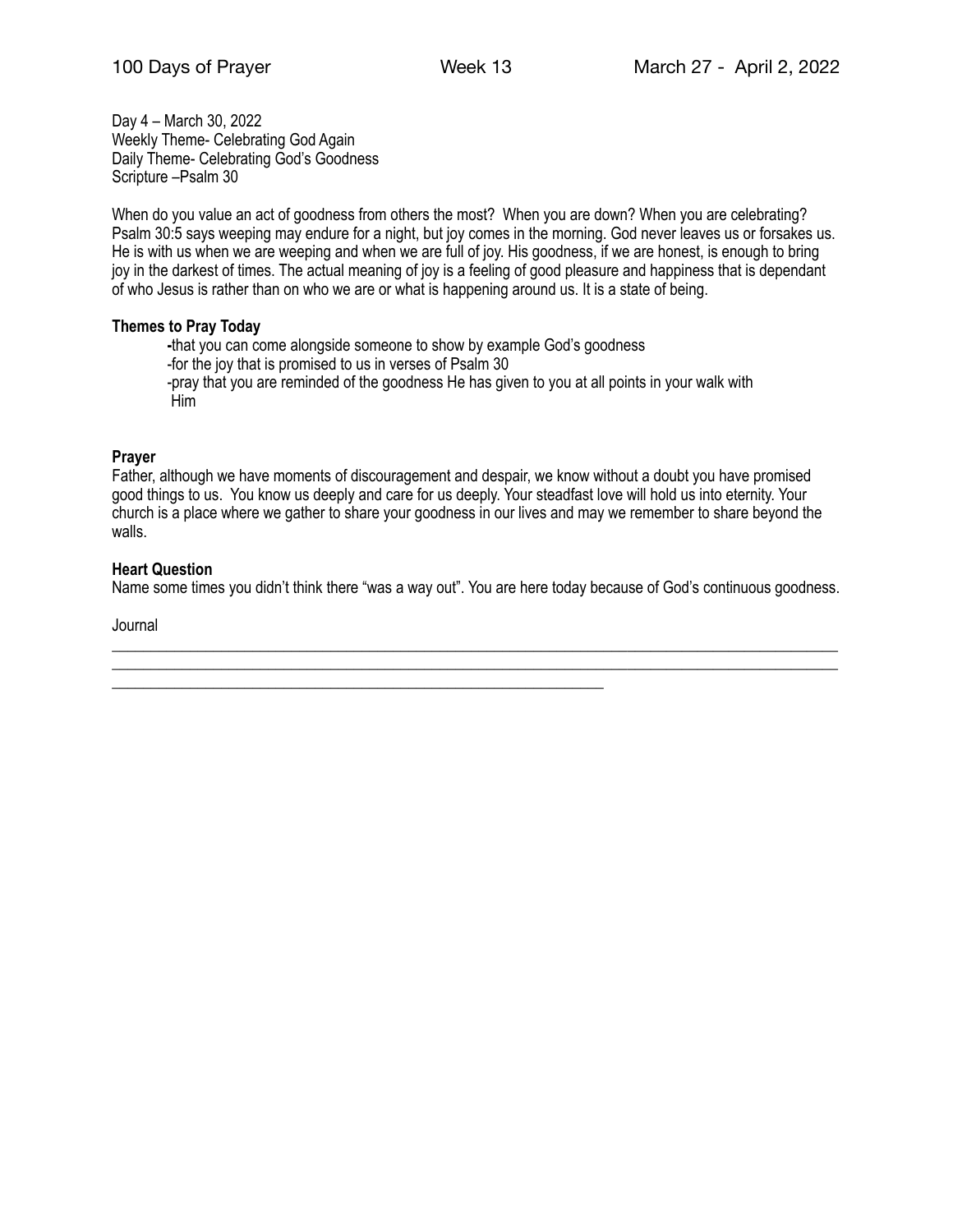Day 5 – March 31, 2022 Weekly Theme- Celebrating God Again Daily Theme- Celebrating God's Provision During Trials Scripture –Romans 5:3-5

If we are human, we are not without trials. Trials are not fun, but they are a reality. At some point in our lives we have been witness to this.

My first conscious realization of this concept was when our barn burned. The outpouring of support, both emotionally and practically, was staggering to me. On a spiritual level, it was pointed out to me and my brothers from Romans that our problem produces perseverance, and our endurance would come from God. He would strengthen our character, build our confidence, and fill us with hope. To all of which I am a living testimony. As Philippians 1:6 says, "being confident of this, that He who began a good work in you will carry it on to completion until the day of Christ Jesus."

# **Themes to Pray Today**

 **-**that all of us as believers, can know this with all our heart -our church would grow through the challenges we will face -our witness may shine in and through each and every trial we are asked to face

# **Prayer**

Father, May we always know that everything we need is right in front of us, as we read your word and as we seek to hear your voice while in prayer. You know the answers and outcome to every trial we are facing and will face. We rejoice with you as we can endure these trials because of your bountiful love for us.

\_\_\_\_\_\_\_\_\_\_\_\_\_\_\_\_\_\_\_\_\_\_\_\_\_\_\_\_\_\_\_\_\_\_\_\_\_\_\_\_\_\_\_\_\_\_\_\_\_\_\_\_\_\_\_\_\_\_\_\_\_\_\_\_\_\_\_\_\_\_\_\_\_\_\_\_\_\_\_\_\_\_\_\_\_\_\_\_\_\_\_\_\_ \_\_\_\_\_\_\_\_\_\_\_\_\_\_\_\_\_\_\_\_\_\_\_\_\_\_\_\_\_\_\_\_\_\_\_\_\_\_\_\_\_\_\_\_\_\_\_\_\_\_\_\_\_\_\_\_\_\_\_\_\_\_\_\_\_\_\_\_\_\_\_\_\_\_\_\_\_\_\_\_\_\_\_\_\_\_\_\_\_\_\_\_\_

## **Heart Question**

What is the church walking through right now that we can call on Christ for?

\_\_\_\_\_\_\_\_\_\_\_\_\_\_\_\_\_\_\_\_\_\_\_\_\_\_\_\_\_\_\_\_\_\_\_\_\_\_\_\_\_\_\_\_\_\_\_\_\_\_\_\_\_\_\_\_\_\_\_\_\_\_\_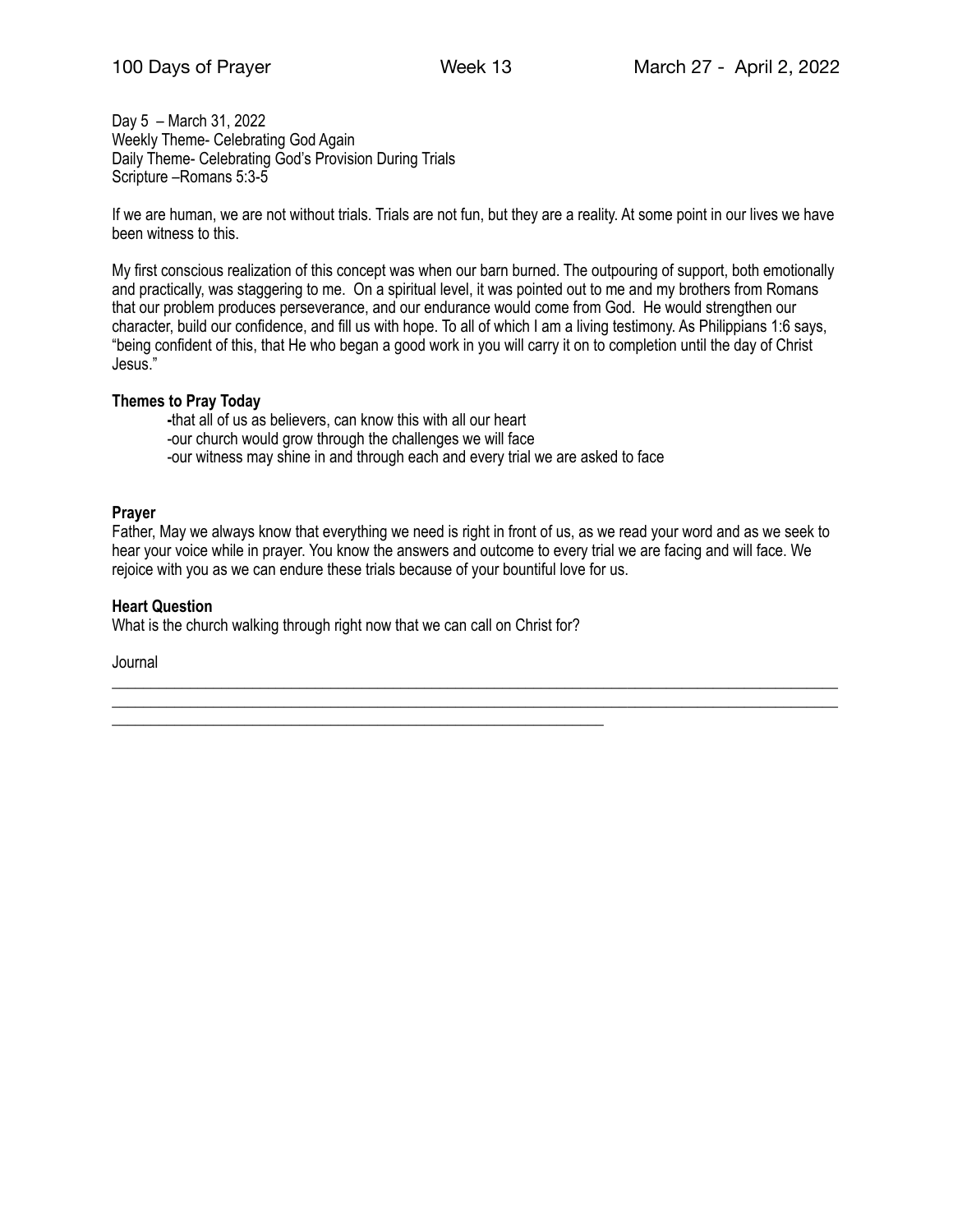Day 6 – April 1, 2022 Weekly Theme- Celebrating God Again Daily Theme- Praise God for His Intervention Scripture –Psalm 77:14

Have you ever wondered, "how could this possibly end well" or "I see no way out"? This is a common occurrence in life and it certainly weighs on the minds of all, but imagine for a moment how those outside of a relationship with Jesus feel hopeless. All the more need for this world to hear the Good News of Jesus from us.

 Maybe you have been faced with a problem that seems overwhelming. As you pray, watch God amaze you with His perfect plan and in His perfect time. "He will work wonders and display them among His people" Remember the great provisions in Scripture, the manna from heaven, the water from a rock, a sea divided....? He is wanting to hear the cry from His people, showing our dependance on Him and not in ourselves.

# **Themes to Pray Today**

 **-**that you will know perseverance, patience, and peace -that as we wait upon the Lord, we will not lean on our own understanding -that we truly know that all thing work together for good to them that love God, and are called according to His purpose. Romans 8:28 -we can pray these things for ourselves, individually and for the church, collectively

# **Prayer**

Father, you are faithful, you are good, you are love. May we continuously be amazed at how you work in our lives, weaving the very thread of your masterpiece together. May our church be beautiful in your eyes as we welcome you into the details of our purpose and future plans.

\_\_\_\_\_\_\_\_\_\_\_\_\_\_\_\_\_\_\_\_\_\_\_\_\_\_\_\_\_\_\_\_\_\_\_\_\_\_\_\_\_\_\_\_\_\_\_\_\_\_\_\_\_\_\_\_\_\_\_\_\_\_\_\_\_\_\_\_\_\_\_\_\_\_\_\_\_\_\_\_\_\_\_\_\_\_\_\_\_\_\_\_\_ \_\_\_\_\_\_\_\_\_\_\_\_\_\_\_\_\_\_\_\_\_\_\_\_\_\_\_\_\_\_\_\_\_\_\_\_\_\_\_\_\_\_\_\_\_\_\_\_\_\_\_\_\_\_\_\_\_\_\_\_\_\_\_\_\_\_\_\_\_\_\_\_\_\_\_\_\_\_\_\_\_\_\_\_\_\_\_\_\_\_\_\_\_

# **Heart Question**

What is my role in the plan and future for our church?

\_\_\_\_\_\_\_\_\_\_\_\_\_\_\_\_\_\_\_\_\_\_\_\_\_\_\_\_\_\_\_\_\_\_\_\_\_\_\_\_\_\_\_\_\_\_\_\_\_\_\_\_\_\_\_\_\_\_\_\_\_\_\_